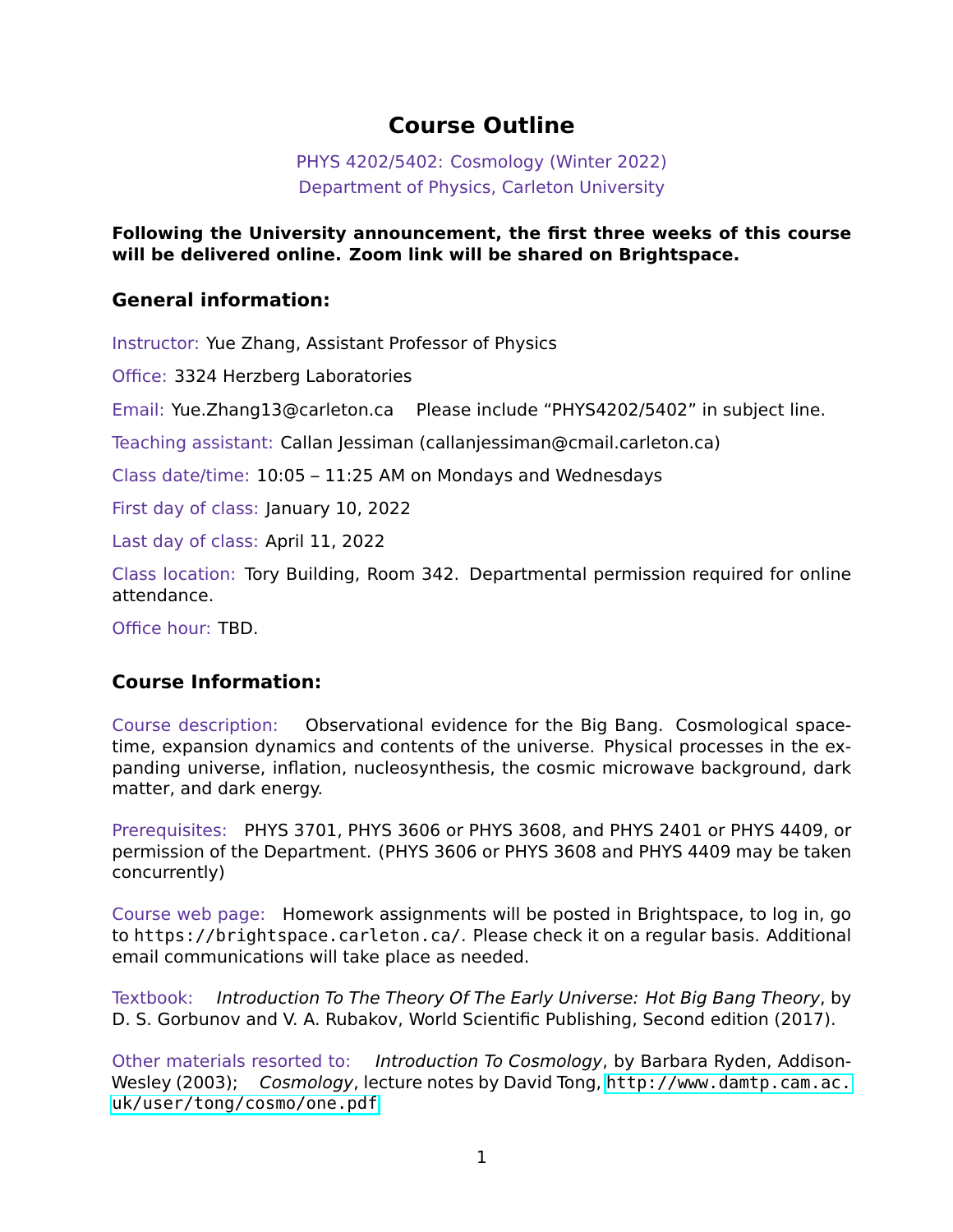More advanced textbooks: *Modern Cosmology*, by Scott Dodelson, Academic Press (2003); *The Early Universe*, by Edward Kolb and Michael Turner, CRC Press (1994).

#### **Topics to be Covered**:

**EX** Cosmology: A Preview. ▶ Homogeneous Isotropic Universe. ▶ Dynamics of Cosmological Expansion. **▶ ACDM: Cosmological Model with Dark Matter and Dark En**ergy. **▶** Thermodynamics in Expanding Universe. ▶ Recombination. ▶ Relic Neutrinos. **▶** Big Bang Nucleosynthesis. ▶ Dark Matter. ▶ Inflation.

#### **Evaluation:**

#### Requirement for undergraduate and graduate students:

This course is offered at the undergraduate and graduate levels, with different requirements. Additional questions may be assigned to graduate students on homework assignments and exams.

#### Assignments (50%):

There will be four sets of homework problems throughout the semester. They will be announced and posted via Brightspace. The submission of your work will take place in class (typically two weeks after the release date). You are encouraged to study together, and write separately. **The work you hand in must be your own**. Late assignments will not be accepted, unless permission is received from the professor for documented reasons.

#### Midterm exam (20%):

The midterm exam will be held during the regular class period **on Monday, February 28th, 2022**. The midterm will be open book and open notes.

#### Final exam (30%):

The final exam will be held during the final exam period. It will be 3 hours long. The final exam will be open book and open notes. The final exam is a requirement to successfully complete this course.

#### **For the exams it is forbidden to: use unauthorized aids, look up any information online (outside of Brightspace), consult with any other person, or share exam content with anyone.**

If you missed an exam, you must notify the professor within three working days after the date of the exam. Deferred exams will be permitted for documented reasons (illness, injury or other extraordinary circumstances beyond the student's control). For more information see Section 4 of the Academic Regulations of the University: [http://calendar.](http://calendar.carleton.ca/undergrad/regulations/academicregulationsoftheuniversity/) [carleton.ca/undergrad/regulations/academicregulationsoftheuniversity/](http://calendar.carleton.ca/undergrad/regulations/academicregulationsoftheuniversity/)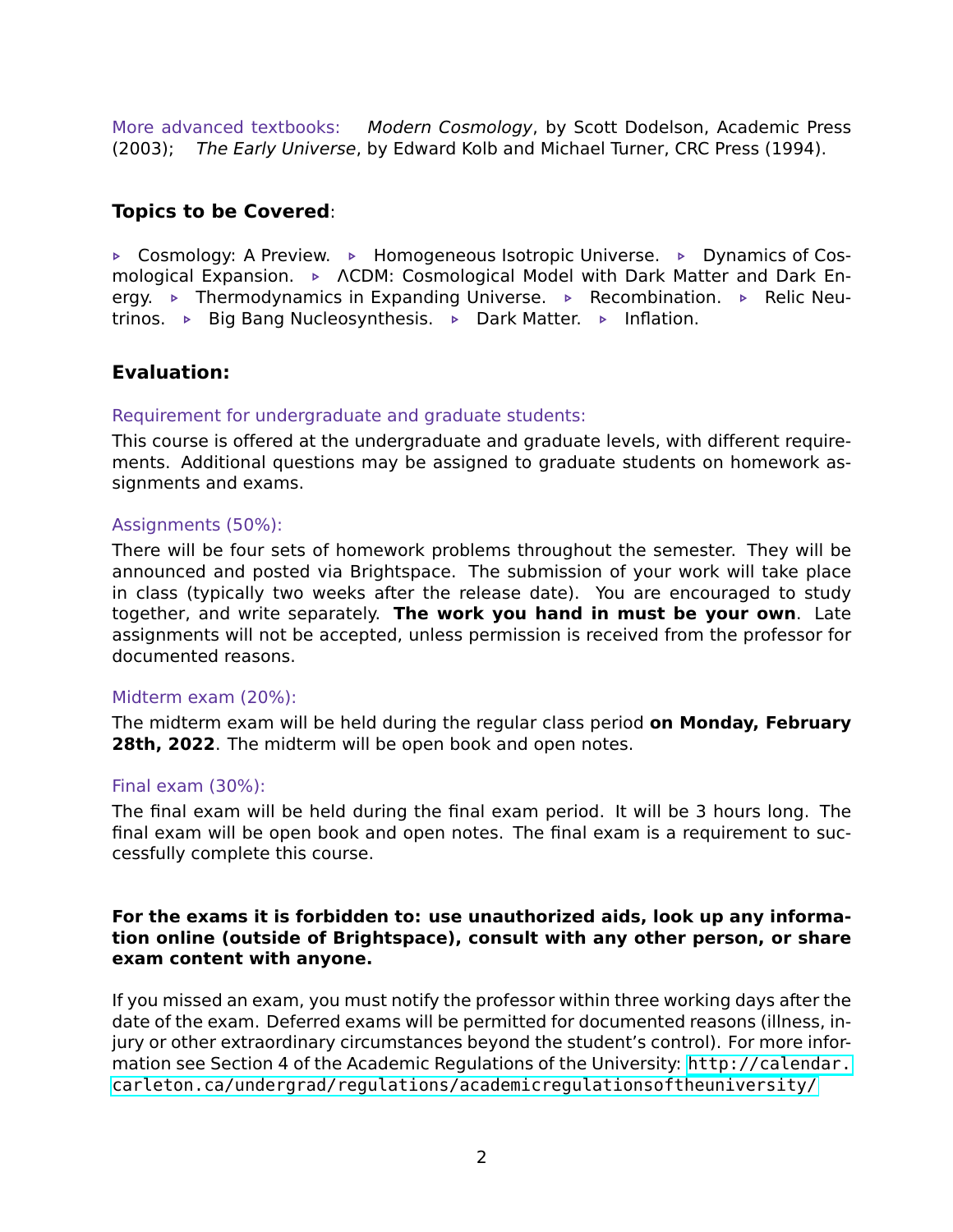## **Land Acknowledgement**

Here at Carleton University, it is important that we acknowledge that the land on which we gather is the traditional and unceded territory of the Algonquin nation.

# **Special Information Regarding COVID-19**

All members of the Carleton community are required to follow COVID-19 prevention measures and all mandatory public health requirements (e.g., wearing a mask, physical distancing, hand hygiene, respiratory and cough etiquette) and mandatory self-screening prior to coming to campus daily.

If you feel ill or exhibit COVID-19 symptoms while on campus or in class, please leave campus immediately, self-isolate, and complete the mandatory symptom reporting tool. For purposes of contact tracing, attendance will be taken in all classes and labs. Participants can check in using posted QR codes through the cuScreen platform where provided. Students who do not have a smartphone will be required to complete a paper process as indicated on the COVID-19 website.

All members of the Carleton community are required to follow guidelines regarding safe movement and seating on campus (e.g., directional arrows, designated entrances and exits, designated seats that maintain physical distancing). In order to avoid congestion, allow all previous occupants to fully vacate a classroom before entering. No food or drinks are permitted in any classrooms or labs.

For the most recent information about Carleton's COVID-19 response and required measures, please see the University's COVID-19 webpage and review the Frequently Asked Questions (FAQs). Should you have additional questions after reviewing, please contact covidinfo@carleton.ca.

Please note that failure to comply with University policies and mandatory public health requirements, and endangering the safety of others are considered misconduct under the Student Rights and Responsibilities Policy. Failure to comply with Carleton's COVID-19 procedures may lead to supplementary action involving Campus Safety and/or Student Affairs.

# **Note About COVID-19 & Mental Health**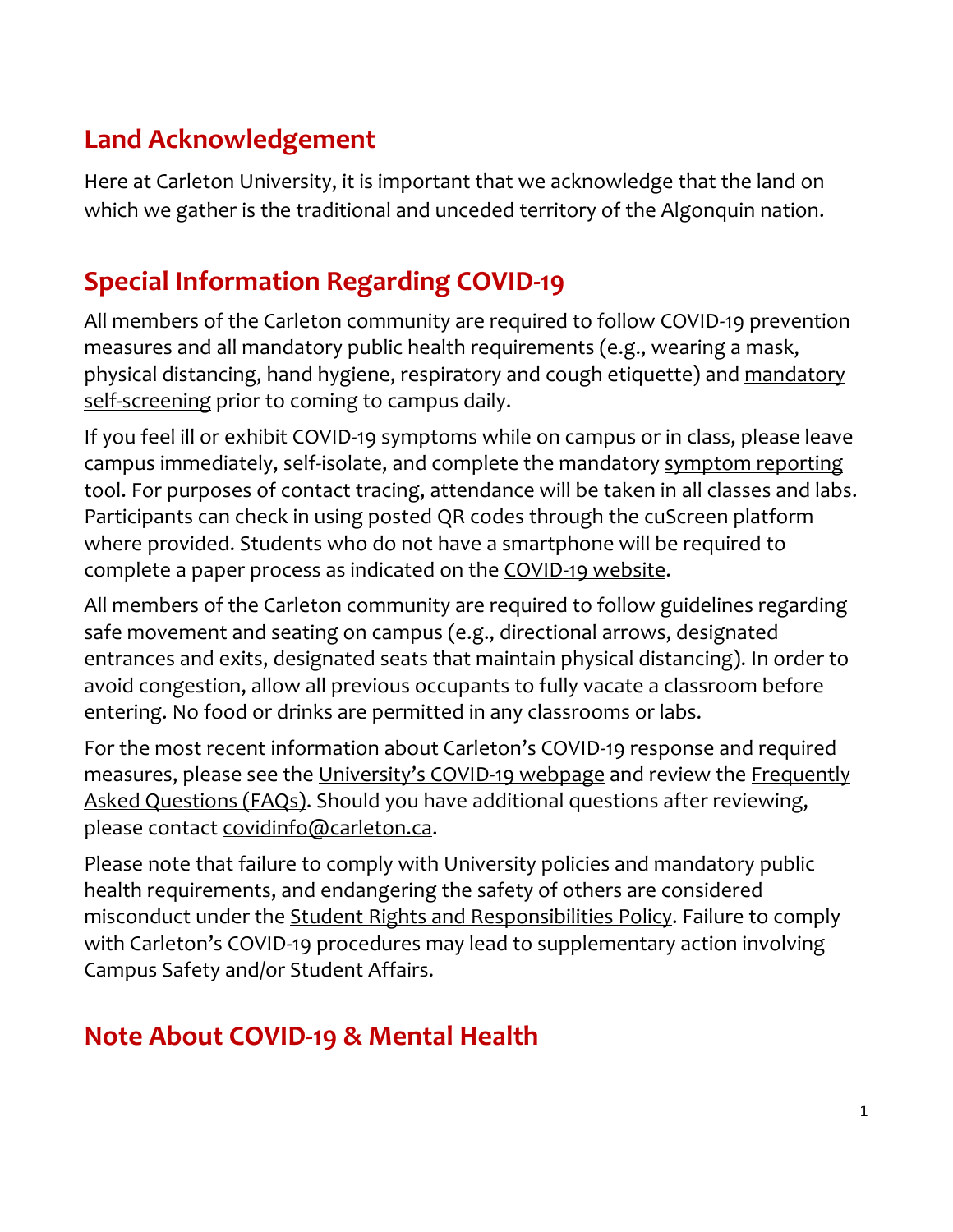The global pandemic has led to extra stress and uncertainty for everyone, and while we may all be experiencing the same storm, this does not mean that we are all in the same boat! If you are struggling, please do not hesitate to reach out. I am happy to listen, and/or direct you to resources that might help. In terms of class, if you need extra help or missed a lesson, don't stress! Email me and we will set a time to meet. I'll work with you, I promise. Remember that Carleton also offers an array of mental health and well-being resources, which can be found here.

## **Children & video sessions**

You are welcome to have children with you during video sessions as I fully understand that childcare situations may be complicated for many of us at this time. Do your best to participate and engage, but also please get in touch with me if you have any questions or concerns.

## **University Policies**

In accordance with the Carleton University Undergraduate Calendar Regulations, the letter grades assigned in this course will have the following percentage equivalents:

| $A+ = 90-100$    | $B+ = 77-79$                         | $C + 57-69$ | $D+ = 57-59$  |
|------------------|--------------------------------------|-------------|---------------|
| $A = 85-89$      | $B = 73 - 76$                        | $C = 63-66$ | $D = 53 - 56$ |
| $A = 80-84$      | $B - 70 - 72$                        | $C = 60-62$ | $D - 50-52$   |
| $F = 50$         |                                      |             |               |
|                  | WDN = Withdrawn from the course      |             |               |
|                  | ABS = Student absent from final exam |             |               |
| $DEF = Deferred$ |                                      |             |               |

FND = (Failed, no Deferred) = student could not pass even with 100% on final exam

## **Academic Accommodations, Regulations, Plagiarism, Etc.**

Carleton University is committed to providing access to the educational experience in order to promote academic accessibility for all individuals.

Academic accommodation refers to educational practices, systems and support mechanisms designed to accommodate diversity and difference. The purpose of accommodation is to enable students to perform the essential requirements of their academic programs. At no time does academic accommodation undermine or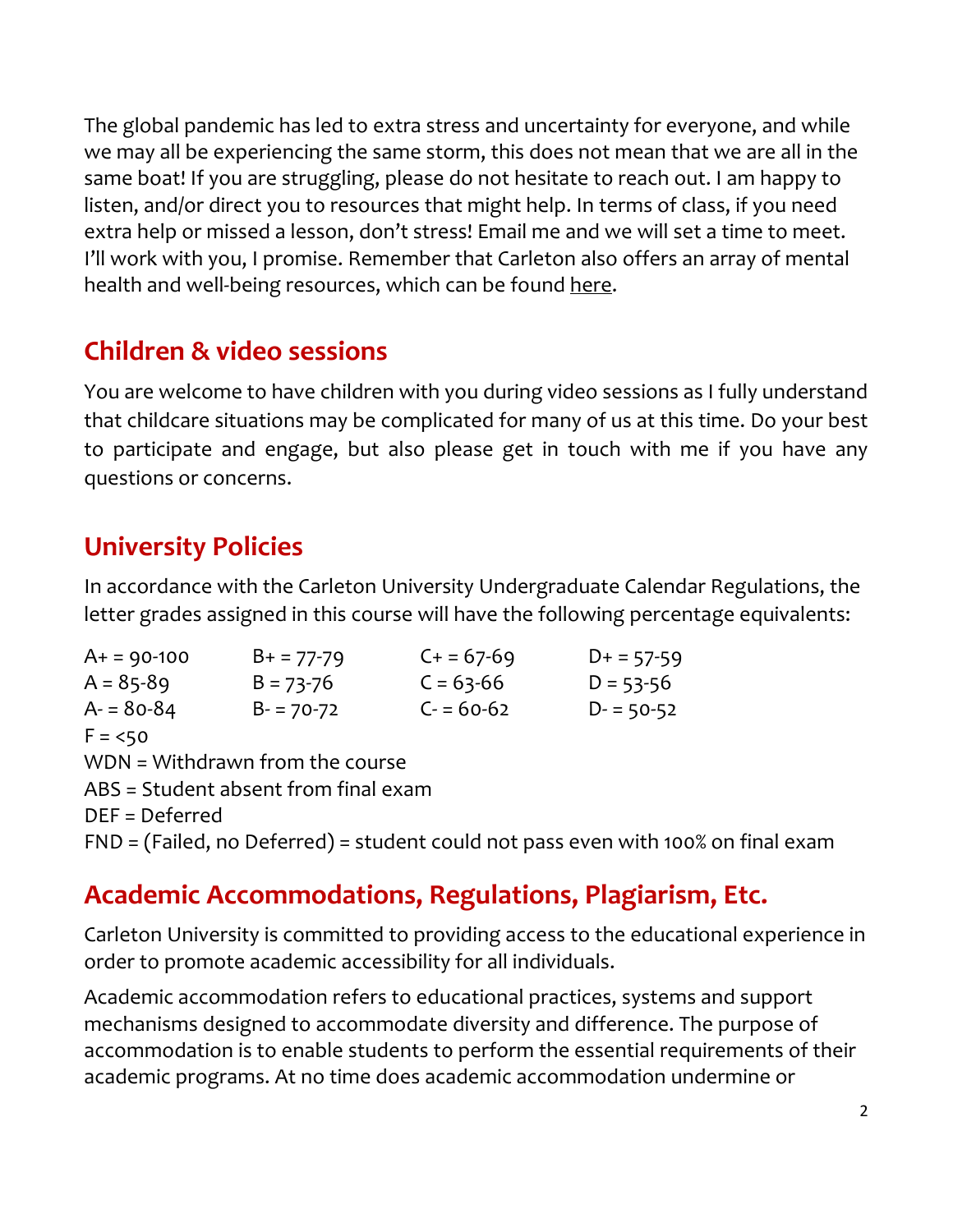compromise the learning objectives that are established by the academic authorities of the University. More information can be found at: https://students.carleton.ca/course-outline/

University rules regarding registration, withdrawal, appealing marks, and most anything else you might need to know can be found on the university's website, here:

https://calendar.carleton.ca/undergrad/regulations/academicregulationsoftheuniversi ty/

# **Academic Accommodations for Students with Disabilities**

If you have a documented disability requiring academic accommodations in this course, please contact the Paul Menton Centre for Students with Disabilities (PMC) at 613-520-6608 or pmc@carleton.ca for a formal evaluation or contact your PMC coordinator to send your instructor your Letter of Accommodation at the beginning of the term. You must also contact the PMC no later than two weeks before the first in-class scheduled test or exam requiring accommodation (if applicable). After requesting accommodation from PMC, meet with your instructor as soon as possible to ensure accommodation arrangements are made. For more details, visit the Paul Menton Centre website.

## **Addressing Human Rights Concerns**

The University and all members of the University community share responsibility for ensuring that the University's educational, work and living environments are free from discrimination and harassment. Should you have concerns about harassment or discrimination relating to your age, ancestry, citizenship, colour, creed (religion), disability, ethnic origin, family status, gender expression, gender identity, marital status, place of origin, race, sex (including pregnancy), or sexual orientation, please contact the Department of Equity and Inclusive Communities at equity@carleton.ca.

# **Religious Obligations**

Please contact me with any requests for academic accommodation during the first two weeks of class, or as soon as possible after the need for accommodation is known to exist. For more details, please review the Student Guide to Academic Accommodation (PDF, 2.1 MB).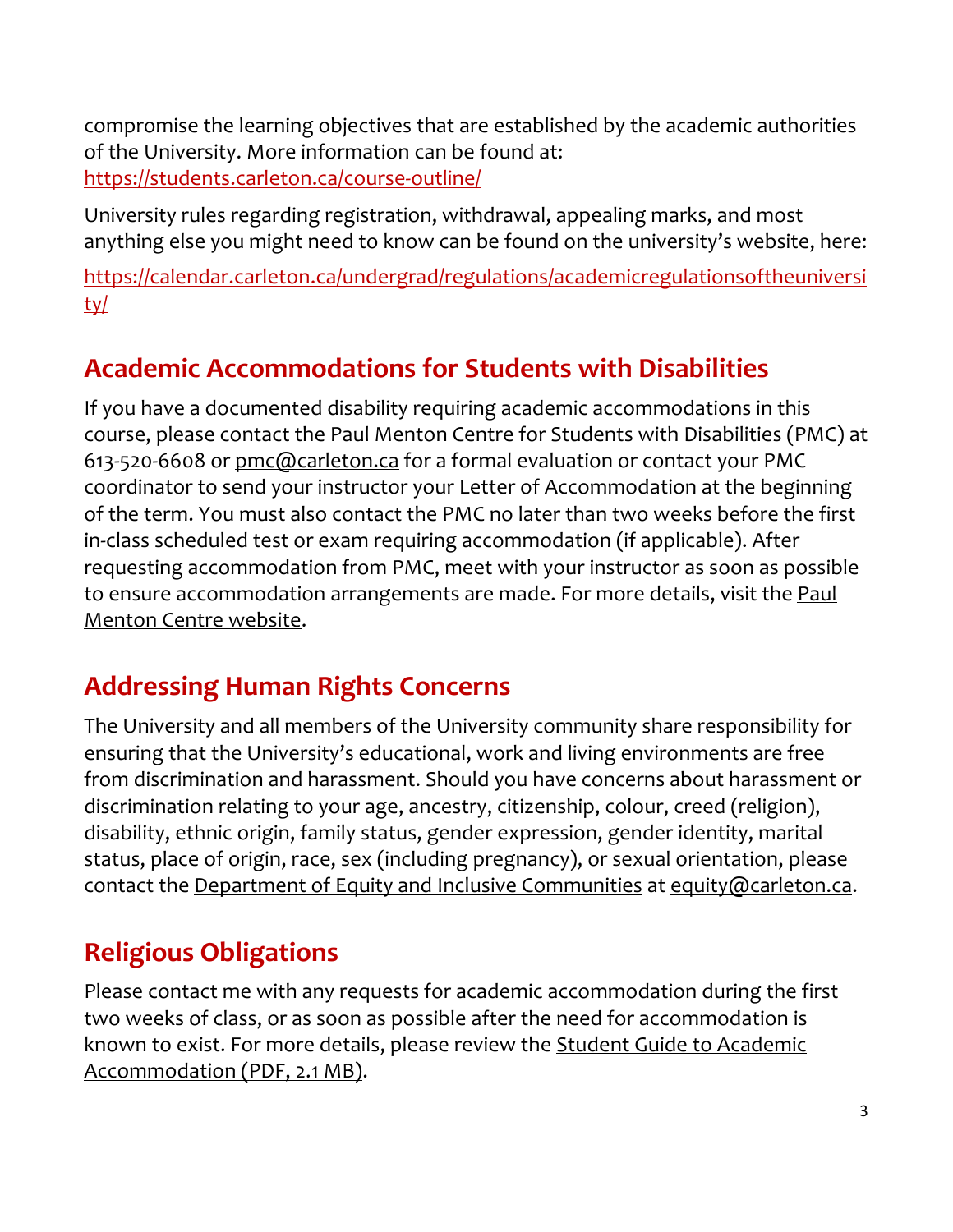## **Survivors of Sexual Violence**

As a community, Carleton University is committed to maintaining a positive learning, working and living environment where sexual violence will not be tolerated, and where survivors are supported through academic accommodations as per Carleton's Sexual Violence Policy. For more information about the services available at the university and to obtain information about sexual violence and/or support, visit: https://carleton.ca/sexual-violence-support/

## **Accommodations for Missed Work**

Carleton recognizes that these are unprecedented times during the COVID-19 pandemic, and that students may be experiencing greater stress and other life factors that are not in their control. As a result, Carleton has put into place a protocol for students to apply for accommodations using a self-declaration form in the event of missed work. The form can be found at: https://carleton.ca/registrar/wpcontent/uploads/self-declaration.pdf

### **For Pregnancy**

Please contact me with any requests for academic accommodation during the first two weeks of class, or as soon as possible after the need for accommodation is known to exist. For more details, please review the Student Guide to Academic Accommodation (PDF, 2.1 MB).

## **Accommodation for Student Activities**

Carleton University recognizes the substantial benefits, both to the individual student and for the university, that result from a student participating in activities beyond the classroom experience. Reasonable accommodation must be provided to students who compete or perform at the national or international level. Please contact me with any requests for academic accommodation during the first two weeks of class, or as soon as possible after the need for accommodation is known to exist. For more details, see the Senate Policy on Accommodation for Student Activities (PDF, 25KB).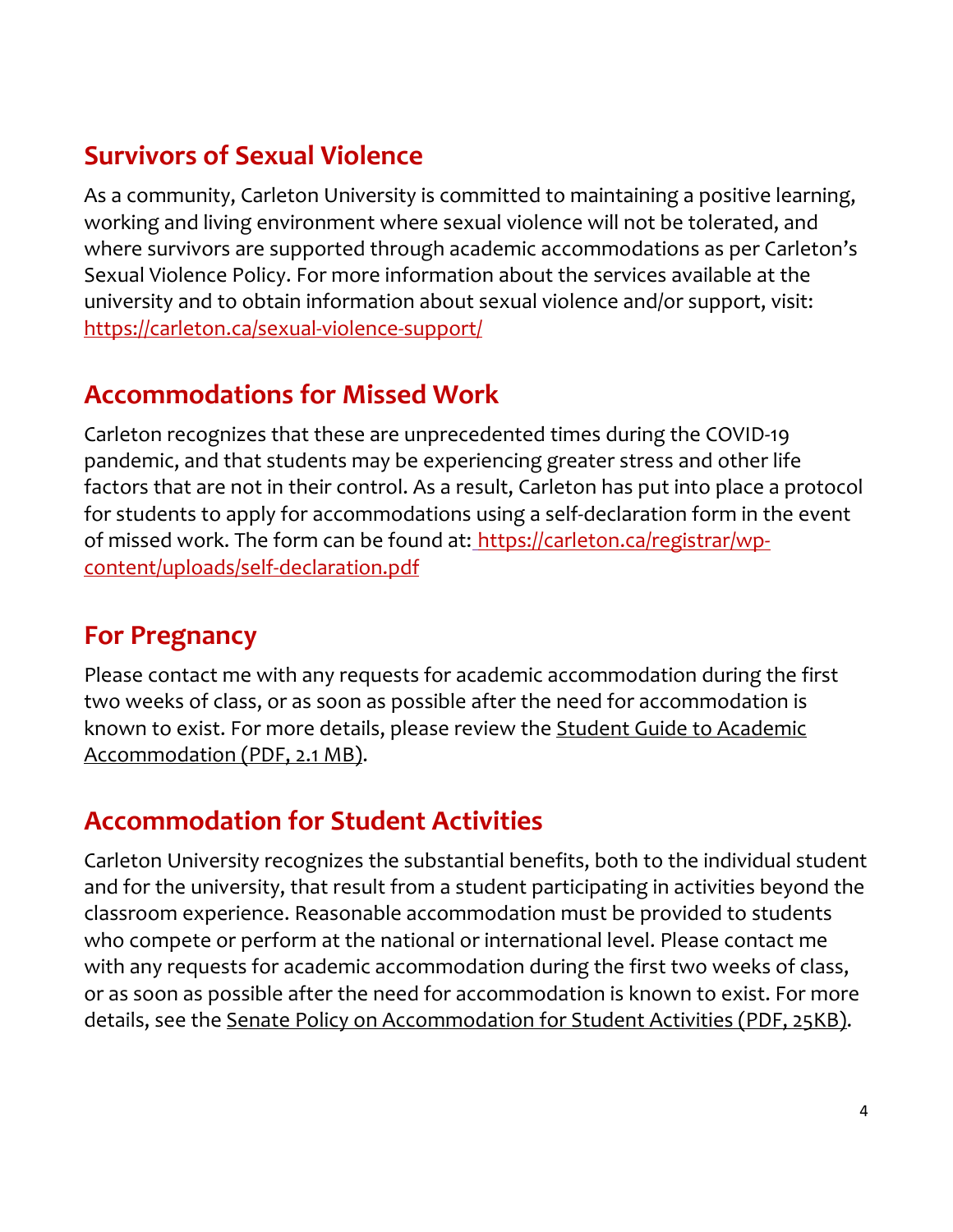# **Academic Integrity**

Academic misconduct undermines the values of honesty, trust, respect, fairness, and responsibility that we expect in this class. Carleton University provides supports such as academic integrity workshops to ensure, as far as possible, that all students understand the norms and standards of academic integrity that we expect you to uphold. Your teaching team has a responsibility to ensure that their application of the Academic Integrity Policy upholds the university's collective commitments to fairness, equity, and integrity.

(adapted from Carleton University's Academic Integrity Policy, 2021).

#### **Examples of actions that do not adhere to Carleton's Academic Integrity Policy include:**

- Plagiarism
- Accessing unauthorized sites for assignments or tests
- Unauthorized collaboration on assignment and exams

# **Sanctions for not abiding by Carleton's Academic Integrity Policy**

A student who has not adhered to Carleton's Academic Integrity Policy may be subject to one of several sanctions:

- **1.** If you take full responsibility for your actions, and it is the first time you have violated the policy, you will receive zero on the assessment. If you are found to have violated the policy but do not take responsibility, an additional grade deduction will be applied (e.g. an A- will become a B+)
- **2.** Subsequent violations of the policy may result in more severe sanctions such as failing the course, suspension from all studies and/or expulsion.

## **Process of an Academic Misconduct Investigation**

**Step 1**: The instructor believes misconduct has occurred and submits documentation to the Dean of the Faculty of Science.

**Step 2**: The Dean reviews documentation and can proceed with or dismiss the allegation.

**Step 3**: If sufficient evidence, the student receives an allegation statement by email. Ombuds services is copied on the email.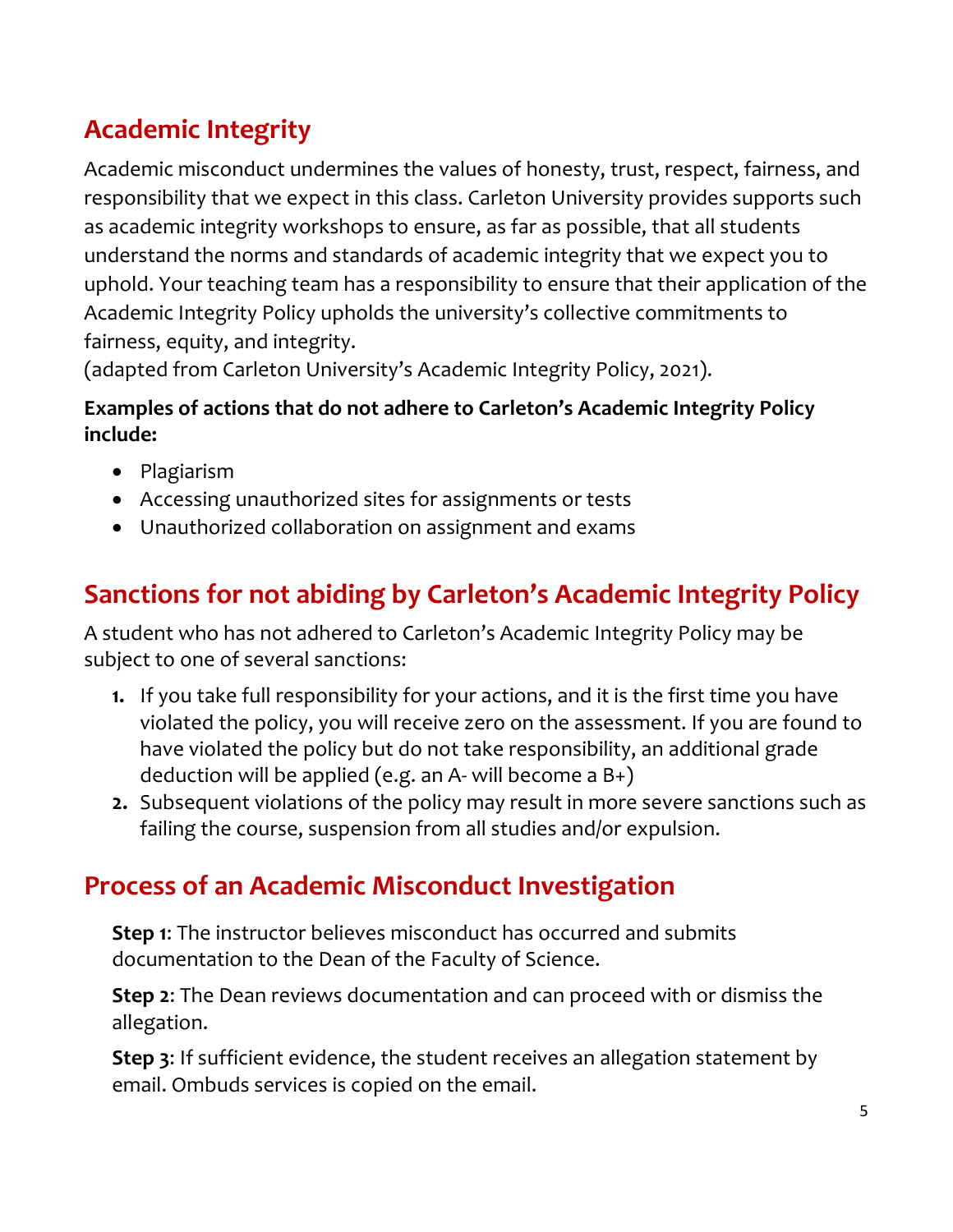**Step 4**: The student provides a written response to the evidence provided.

**Step 5**: Either party may request a meeting between student, dean, and the ombudsperson.

**Step 6**: Dean informs the student of the decision.

**Appeal**: Student has the right to appeal the decision.

Additional details about this process can be found on the Faculty of Science Academic Integrity website. Students are expected to familiarize themselves with and follow the Carleton University Student Academic Integrity Policy. The Policy is strictly enforced and is binding on all students.

# **Plagiarism**

Plagiarism is the passing off of someone else's work as your own and is a serious academic offence. For the details of what constitutes plagiarism, refer the **Faculty of** Science Academic Integrity website. To further understand Academic Integrity, consider attending the Learning and Support Academic Integrity Workshop.

## **What are the Penalties for Plagiarism?**

A student found to have plagiarized an assignment may be subject to one of several penalties including: expulsion; suspension from all studies at Carleton; suspension from full-time studies; and/or a reprimand; a refusal of permission to continue or to register in a specific degree program; academic probation; award of an FNS, Fail, or an ABS.

# **What are the Procedures?**

- **3.** All allegations of plagiarism are reported to the Dean of Faculty of Science. Documentation is prepared by instructors and/or departmental chairs.
- **4.** The Dean writes to the student and the University Ombudsperson about the alleged plagiarism.
- **5.** The Dean reviews the allegation. If it is not resolved at this level then it is referred to a tribunal appointed by the Senate.